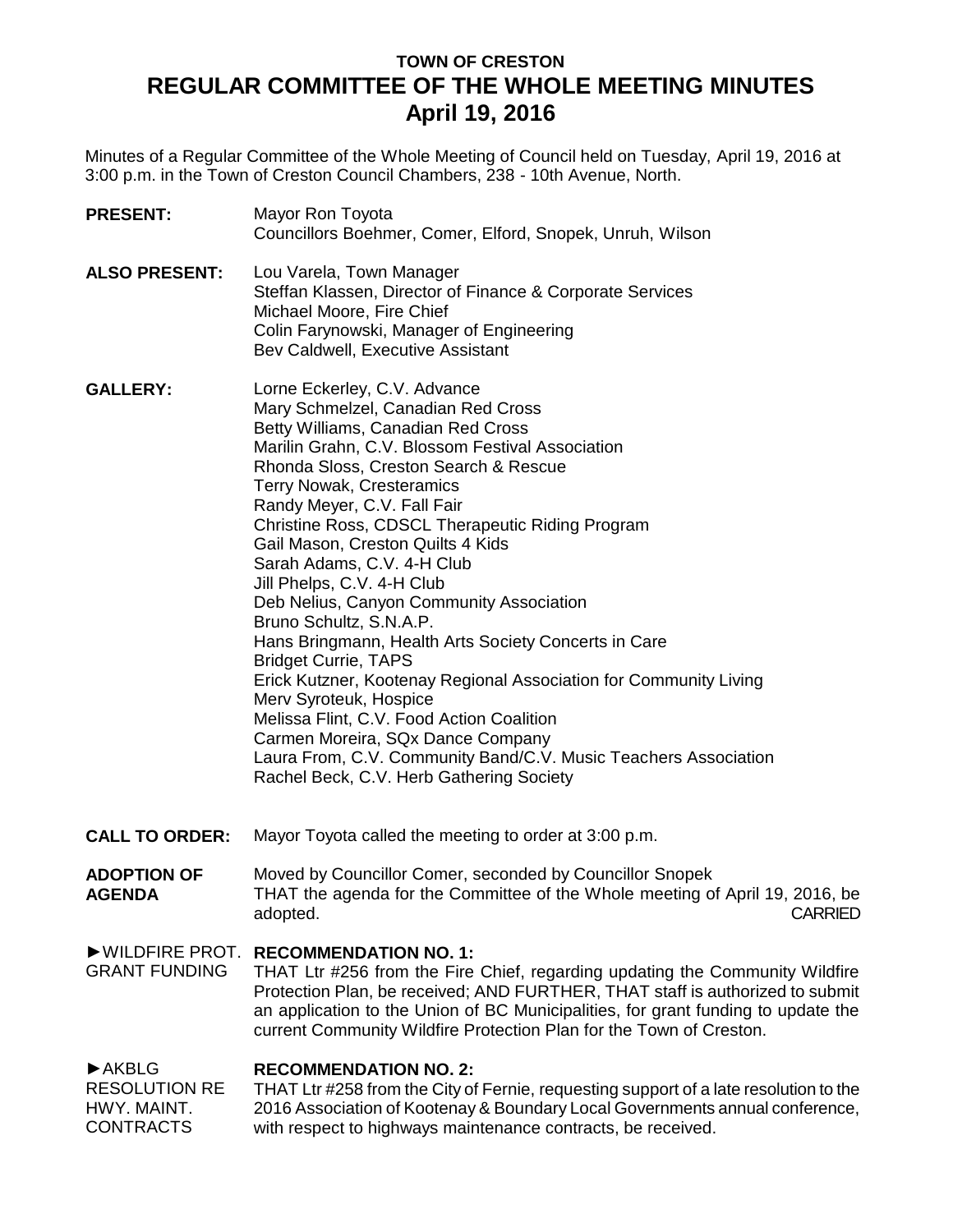►AKBLG RESOLUTION RE AIR BNB & VRBO **RECOMMENDATION NO. 3:** THAT Ltr #260 from the City of Fernie, requesting support of a late resolution to the 2016 Association of Kootenay & Boundary Local Governments annual conference, with respect to Air BNB and VRBO, be received.

#### ►SCHIKURSKI **RECOMMENDATION NO. 4:**

PUMP STATION UPGRADE THAT Ltr #262 from the Manager of Engineering, regarding funding for Schikurski Pump Station upgrade, be received; AND FURTHER, THAT staff is authorized to submit an application under the Second Intake of the New Building Canada Fund – Small Communities Fund, for funding assistance for the Schikurski Pump Station Upgrade.

#### ►SD#8 RE **RECOMMENDATION NO. 5:**

**FACILITIES** REVIEW THAT the Mayor is authorized to write the Board of Trustees for School District No. 8 (Kootenay Lake), expressing concerns with the draft Facilities Review, and requesting an opportunity for discussion prior to the Board of Trustees making a final decision with respect to the proposed Facilities Review and the disposition of certain school owned properties in the Creston area.

#### ►TAX CERT. **RECOMMENDATION NO. 6:**

SEARCHES FEE **STRUCTURE** THAT Ltr #266 from the Director of Finance & Corporate Services, regarding the fee structure for tax certificate searches, be received; AND FURTHER, THAT Council authorizes staff to prepare the necessary bylaw to amend the fee charged for in-house tax certificate searches from \$20.00 per search to \$40.00 per search and the fee for on-line tax certificate searches to be set at \$20.00, plus the on-line provider fee of \$15.75, for a total on-line tax certificate search fee of \$35.75 per search.

#### $\blacktriangleright$  2016 TAX RATE **RECOMMENDATION NO. 7:**

SETTING

THAT Ltr #259 from the Director of Finance & Corporate Services, regarding the setting of the 2016 Tax (Mill) Rates for the Town of Creston, be received; AND FURTHER, THAT Council will consider three readings to Tax Rates Bylaw No. 1839, 2016 at the April 26, 2016 Regular meeting.

The meeting recessed at 4:00 p.m. and reconvened at 4:30 p.m. Councillor Boehmer arrived at 4:30 p.m.

►PUBLIC MTG. RE Mayor Toyota welcomed members of the Gallery to the meeting and commenced CBT/CIP PROGRAM the Public Meeting for the Columbia Basin Trust (Community Initiatives) Program FUNDING FOR 2016 funding for 2016.

Mayor Toyota to explain the application process, as follows:

The Columbia Basin Trust Community Initiatives and Affected Areas Program is designed to help address the needs of Basin communities. The programs are flexible and able to accommodate individual processes and they incorporate community-based funding decisions to better meet local priorities. Funds are distributed once a year to CBT's local government partners, through the Regional District of Central Kootenay.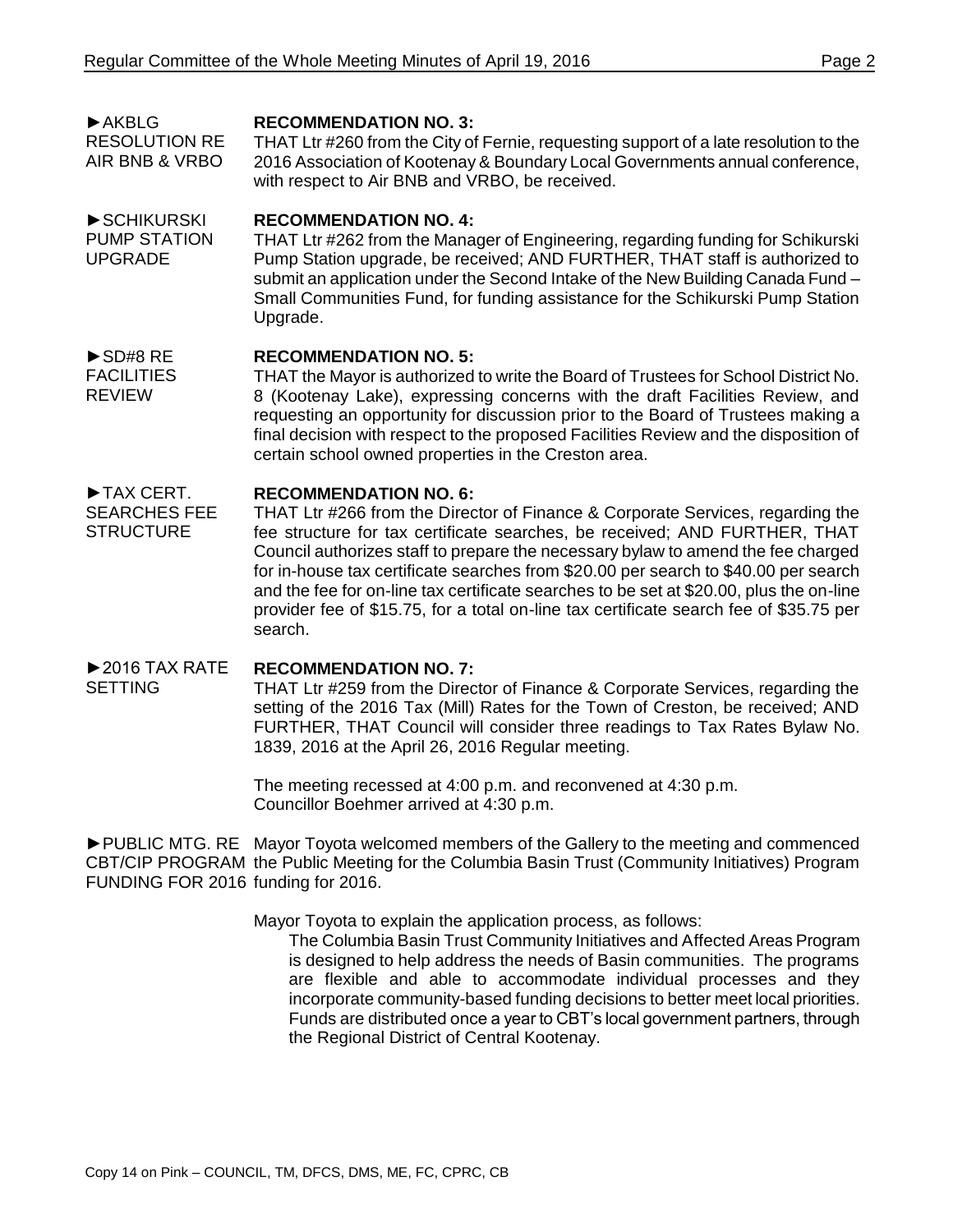The application deadline for 2016 was February 29th. Eligibility of the applications is determined by the Regional District of Central Kootenay. The purpose of today's meeting is to advise the public of the applications received and invite public comments with respect to their applications. Members of Council may ask applicant representatives for clarification on their application, if required.

The next step in the Program process is for Council to review the applications in detail and make recommendations of funding to the Regional District of Central Kootenay. The RDCK will distribute the funding to applicants upon approval by the RDCK.

Report on applications received:

- 34 Applications were received (2012 (25), 2013 (48), 2014 (52), 2015 (38))

- Total Funding Requested – \$86,883 (rounded up) (2012 (\$61,026), 2013 (\$124,485), 2014 (\$115,574), 2015 (\$105,826))

- Funds available from Town apportionment for  $2016 = $75,801$  (2015 = \$65,943)

- Invitation for CBT applicant representatives to provide additional information with respect to their applications.

- Council Committee members will review the applications in detail at today's meeting, following the public process, members of the gallery are welcome to observe.

- At the April 26th, 2016 Regular Council Meeting, Council will put forward a recommendation for consideration by the Regional District of Central Kootenay with respect to Town of Creston CBT Community Initiatives funding applications for 2016.

Mayor Toyota advised members of the Gallery that those Council Committee members that are affiliated with applicant organizations, will not be participating in the allocation of funds to those organizations.

Representatives from the following applicant organizations, that were in attendance, were provided the opportunity to speak regarding their applications: Canadian Red Cross, Canyon Community Association, Central Kootenay Spay/Neuter, Cresteramics Society, Creston & District Museum Society, Creston & District Society for Community Living, Creston Community Band, Creston Valley 4- H Club, Creston Valley Blossom Festival Association, Creston Valley Fall Fair, Creston Valley Figure Skating Club, Creston Valley Food Action Coalition, Creston Valley Herb Gathering Society, Creston Valley Hospice Society, Creston Valley Music Teachers Association, Creston Valley Search & Rescue Society, Health Arts Society, Kootenay Regional Association for Community Living, Quilts 4-Kids, SQx Danza, Valley Community Services.

Comments from members of the Gallery with respect to the process were positive and appreciative.